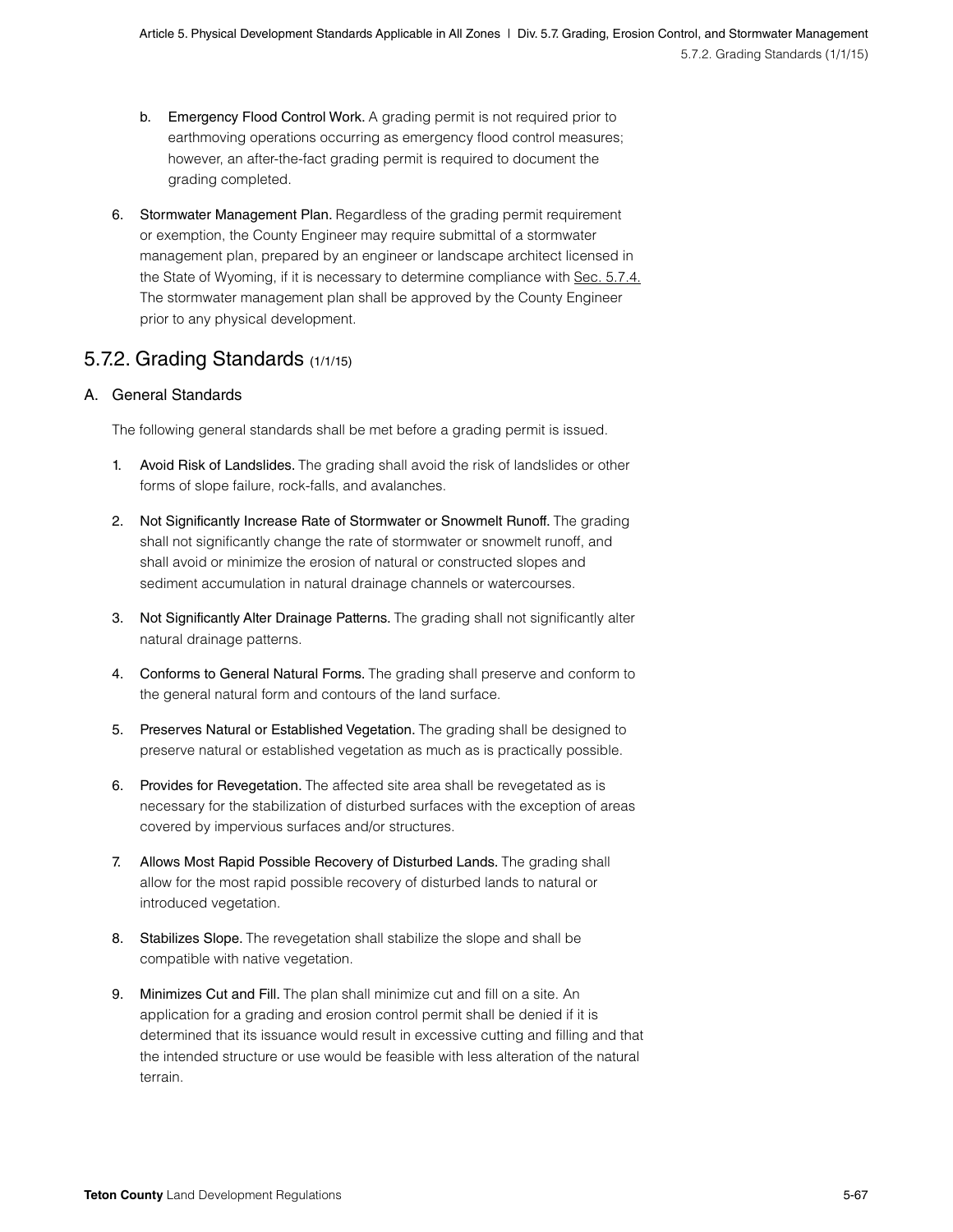5.7.2. Grading Standards (1/1/15) Article 5. Physical Development Standards Applicable in All Zones | Div. 5.7. Grading, Erosion Control, and Stormwater Management

- 10. Discovery of Historic or Prehistoric Ruins and Monuments. Whenever during excavation there are uncovered, or become apparent, any historic or prehistoric ruins or monuments not previously accounted for in the issuance of a permit, all work in the immediate area shall cease until the Wyoming State Archaeologist determines what precautions shall be taken to preserve the historic or prehistoric artifacts.
- 11. Maintenance and Repair Measures. All graded surfaces, sedimentation basins, and other control measures necessary to meet the requirements of this Section shall be maintained by the applicant, landowner, or subsequent landowner during the period of land disturbance and land development of the site in a satisfactory manner to ensure adequate protection from erosion and to prevent nuisance conditions. Nuisance conditions include, but are not limited to, the tracking of dirt and mud onto public streets, and fugitive dust. Should any dredging or soil removal occur for the construction of temporary sedimentation basins or other control measures, such areas shall be restored when the temporary sedimentation basin or other control measures are removed.

#### B. Grading Standards

All grading activities shall meet the following technical standards.

- 1. Removal of Organic Materials. Fill areas shall be properly prepared by removing organic materials, such as vegetation and rubbish, and any other material which is detrimental to the proper compaction of the site or not otherwise conducive to the stability of the site.
- 2. Site Vegetation Removal and Revegetation. The removal of existing vegetation shall not occur more than 30 days prior to the commencement of grading, and permanent revegetation shall be commenced as soon as practical after the completion of grading. Site specific native seed mixtures shall be used to revegetate all disturbed areas with the exception of lawn and landscaped areas. Mulching shall be used in order to assure vegetation growth.
- 3. Topsoil, Stripping, Stockpiling, and Redistribution. The existing topsoil shall be stripped and stockpiled on site for redistribution over the completed final grade.
- 4. Retaining Walls and Facings. All retaining walls or facings with a total vertical projection in excess of 4 feet shall be designed as structural members keyed into stable foundations capable of sustaining the design loads, and shall be designed by a professional engineer registered in the State of Wyoming.
- 5. Compaction on Structural Load Bearing Areas of the Site. Fills on structural load bearing areas or roadways shall be compacted to at least 95% of maximum density, as determined by the American Association of State Highway and Transportation Officials (AASHTO T99, most recent edition) and/or the American Society of Testing Materials (ASTM D698, most recent edition), or to the compaction level deemed necessary by a Wyoming registered professional engineer, considering the types of soil, groundwater infiltration and percolation, degree of slope, exposure, and other factors pertaining to slope stability.